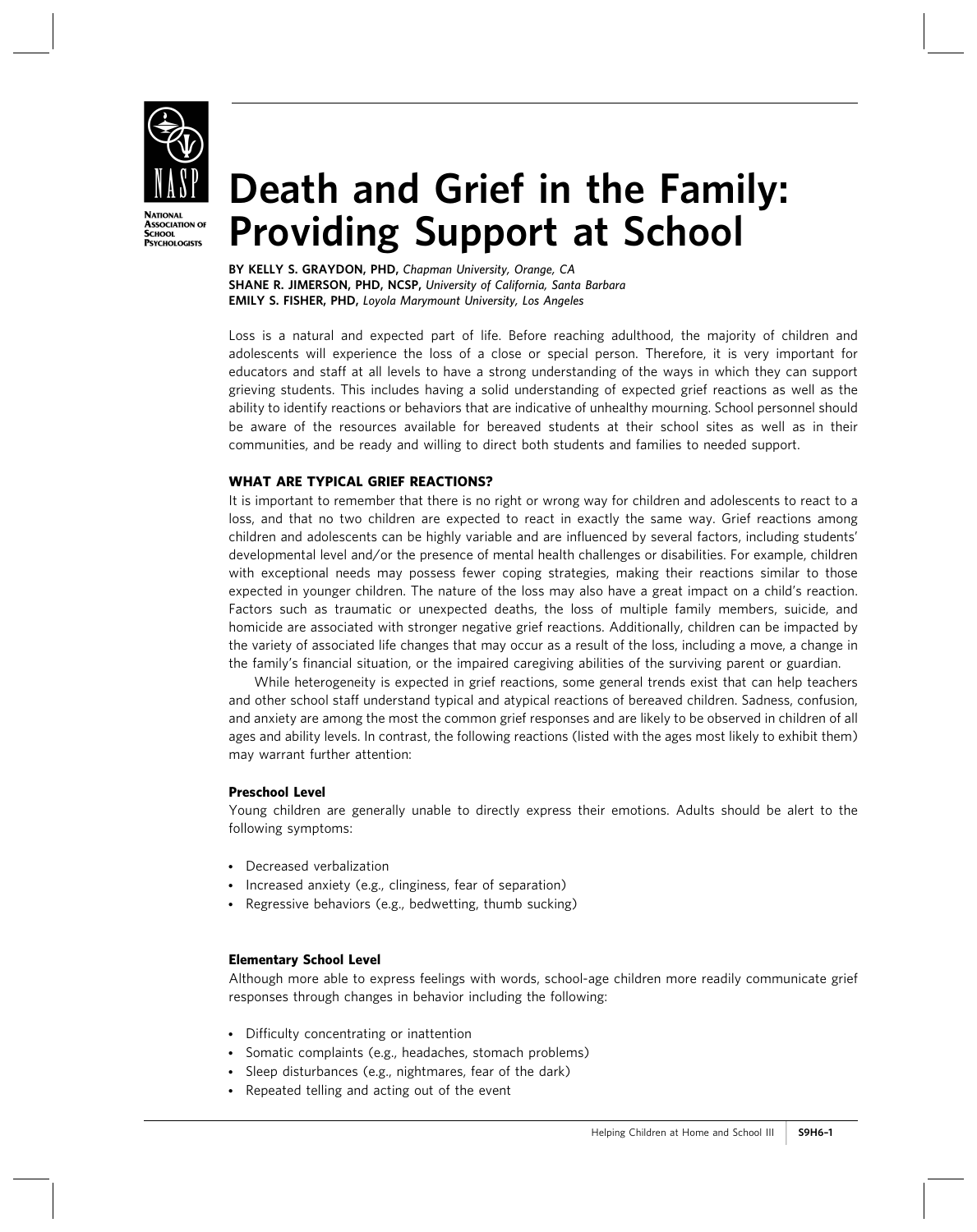- Withdrawal
- Increased irritability, disruptive behavior, or aggressive behavior
- Increased anxiety (e.g., clinging, whining)
- Depression, guilt, or anger
- A decrease in academic performance or school attendance

## Middle and High School Level

Teenagers exhibit grief symptoms more like those of adults, with less experience and less developed coping skills. Their symptoms might include:

- Flashbacks
- Emotional numbing or depression
- Nightmares
- Avoidance or withdrawal
- Peer relationship problems
- Substance abuse or other high-risk behaviors
- A decrease in academic performance or school attendance

## HOW CAN SCHOOLS SUPPORT BEREAVED CHILDREN?

In the event of a death in the family, children will likely experience reactions of grief and loss that affect their school success. Many of the reactions noted above may have negative consequences on classroom behaviors and academic achievement. School personnel can help to support children during these difficult times. After a loss, students will likely need some support to help them cope with their feelings, as well as to adjust back into the routine of school.

## Levels of Support

Fortunately, schools have many levels of support available to children who have experienced a loss:

Level 1. Support at this level is based on caring, supportive relationships or friendships and is not therapeutic. Naturally occurring support systems such as teachers, parents, friends, and community members help students deal with their grief. School counselors, school psychologists, and school nurses can also provide assistance. School staff should be made aware of healthy and unhealthy grief reactions so students who require additional levels of assistance may be identified.

Level 2. Support at this level contains psychoeducational interventions and potentially therapeutic interventions. While teachers can help facilitate psychoeducational interventions, trained mental health staff, including school

psychologists, counselors, and/or school social workers with knowledge of grief counseling may provide individual and/or group counseling.

Level 3. Support at this level is highly therapeutic and provided for severely grief-impaired youth. Treatment at this level will be conducted by those with highly specialized training in this area and may be provided outside of the school context. Care at this level is often provided by school psychologists, licensed clinical social workers, marriage and family therapists, clinical psychologists, or psychiatrists.

## Preparing to Assist When Needed

As grief and loss are natural and expected parts of life, schools must expect that a percentage of their students will be affected by the death of a loved one each year. Schools can take several steps to ensure they are prepared to assist children who experience a loss.

- Teach all staff basic information about grief and loss. Make sure they understand that grief is a natural and expected reaction to the loss of a loved one. Inform them of the developmental stages associated with grief responses. Encourage them to view each child's grief and mourning as unique.
- Provide information about cultural sensitivity to grief reactions. School staff may need information that takes into account the culture of the individual family or the community. Give guidance when needed regarding culturally appropriate responses to death.
- Prepare staff to answer questions. School staff should be comfortable discussing death as a normal and healthy part of life. Misinformation (e.g., ''She just fell asleep'') is not helpful and can confuse and scare children. Staff members who interact with children experiencing grief should be prepared to answer questions and encourage children to express their feelings.
- Teach staff to watch out for signs of intense, prolonged, or unhealthy grief reactions. Teachers, school psychologists, nurses, counselors, social workers, and administrative staff are all in excellent positions to identify children who may require additional assistance
- Inform teachers and staff that certain behaviors are expected. Children may be distracted, tired, impatient, forgetful, or have difficulty concentrating in the classroom setting. These reactions, and others such as recurring headaches or stomachaches, should be viewed as a natural part of the grieving process and children should not be punished for them. However, if symptoms do not subside over time, a referral should be made to a school-based mental health professional who can provide the student with additional support and resources.